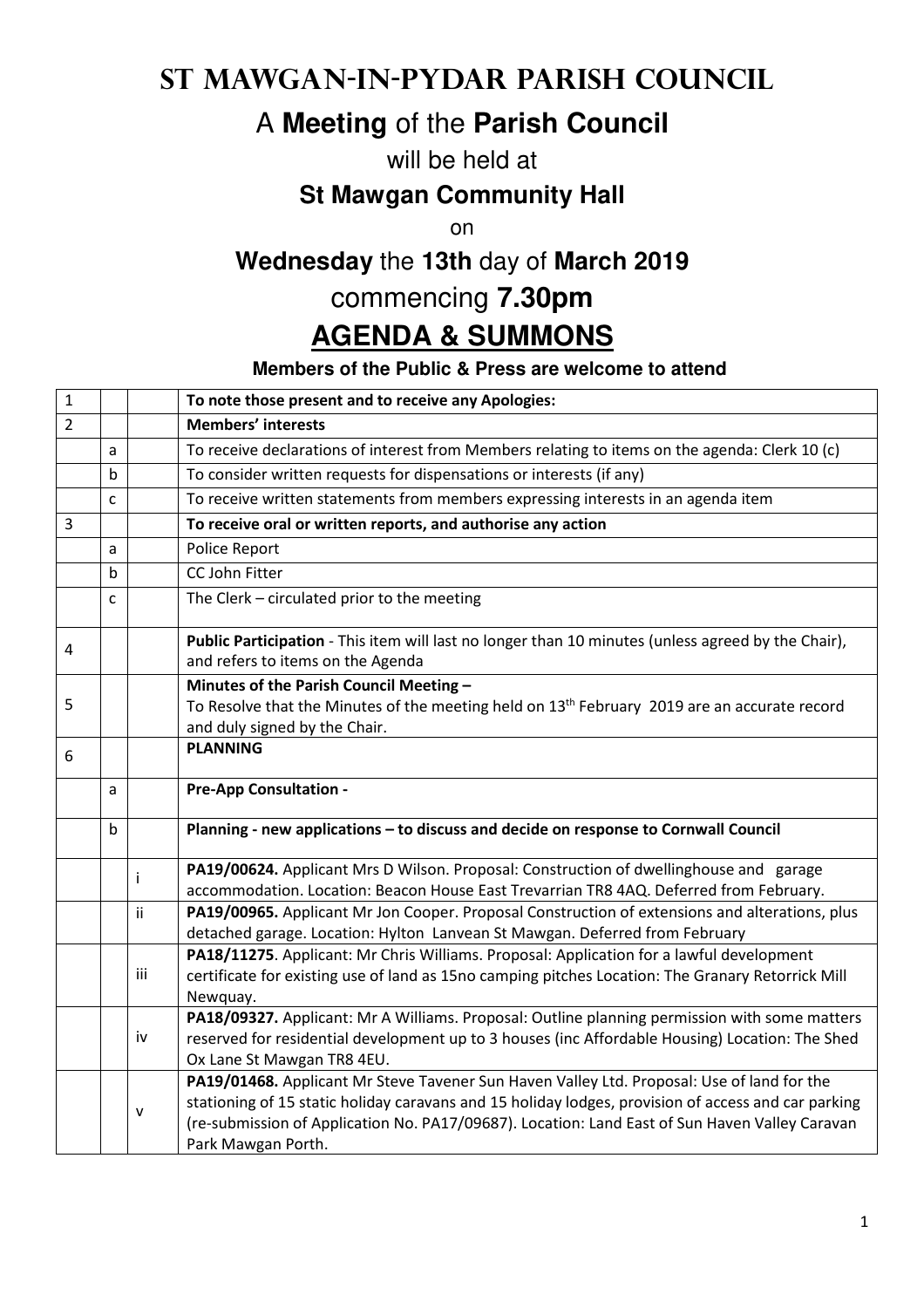|                |   |     | PA18/11751. Applicant: Mr Nick Robertson. Proposal: Change of land use from unused field to                                                                                   |
|----------------|---|-----|-------------------------------------------------------------------------------------------------------------------------------------------------------------------------------|
|                |   | vi  | domestic curtilage. Construction of garage/store and tennis court. All to serve Polgreen Manor.                                                                               |
|                |   |     | Location: Polgreen Manor Polgreen St Mawgan.                                                                                                                                  |
|                | C |     | To consider planning applications received before meeting:                                                                                                                    |
|                | d |     | To note Advices and Decisions by Cornwall Council:                                                                                                                            |
|                |   |     | PA19/00329 Decided not to make a TPO (TCA apps). Applicant: Diocese of Plymouth. Proposal:                                                                                    |
|                |   |     | Removal of trees in a conservation area. Location: Presbytery Lanherne Carmelite Convent St                                                                                   |
|                |   |     | Mawgan TR8 4ER.                                                                                                                                                               |
|                |   |     | PA18/09588 APPROVED Applicant: Ms Alisha Buck. Proposal: Change of use of field (non-                                                                                         |
|                |   | ii  | agricultural) to allow erection of glamping holiday pods, with associated pedestrian access paths                                                                             |
|                |   |     | and drainage. Location: Land North East Of The Travellers Rest Trevarrian TR8 4AQ                                                                                             |
|                | e |     | <b>Enforcement- new case and decisions</b>                                                                                                                                    |
| $\overline{7}$ |   |     | <b>WORKING GROUPS</b> - to receive reports (if any), and agree any necessary action and expenditure:                                                                          |
|                | a |     | Amenities - Notification of play area inspection in April for St Mawgan-in-Pydar Parish Council. To                                                                           |
|                |   |     | approve cost of £68.50+VAT                                                                                                                                                    |
|                |   |     | Defibrillator - to approve termination of AED Locators as current service provider and approve                                                                                |
|                |   |     | Duchy defibrillators as the service provider at Merrymoor Inn, Mawgan Porth at a cost of<br>£160+vat per year for the annual monitoring fee and a one off set up fee of £125. |
|                |   |     | St Mawgan toilets - to approve the application for a grant to Denzell Downs Community Benefit                                                                                 |
|                |   |     | Fund in the sum of £7269.00.                                                                                                                                                  |
|                |   | ii. | Burial Ground-                                                                                                                                                                |
|                |   | iii | St Mawgan Community Hall - matters arising                                                                                                                                    |
|                |   |     |                                                                                                                                                                               |
|                | b |     | Transport and Rights of Way -                                                                                                                                                 |
|                |   |     | Waymark signage - suggested for footpath St Mawgan 409/20/1 to Mawgan Porth 409/31/1 & 2<br>and 409/33/1.                                                                     |
|                |   | ii  | Local Maintenance Partnership 2019-20 - to accept CC revised offer and confirm acceptance for                                                                                 |
|                | с |     | the cutting of Public Rights of Way.                                                                                                                                          |
|                |   |     | Beach and Environment -                                                                                                                                                       |
| 8              |   |     | <b>REPORTS FROM MEETINGS:</b>                                                                                                                                                 |
|                | a |     |                                                                                                                                                                               |
| 9              |   |     | To note and discuss (if appropriate) the correspondence received since the last meeting and any<br>associated actions and expenditure:                                        |
|                | a |     | Polling District & Polling Places Arrangements - to note and respond.                                                                                                         |
|                | b |     | CNA SOS                                                                                                                                                                       |
| 10             |   |     | <b>FINANCE and LEGISLATION:</b>                                                                                                                                               |
|                | a |     | To note any income received: Bank Interest £2.03, Hinton - £150, Grant of Exclusive Right of Burial                                                                           |
|                |   |     | £300, G Guerreri re-open of grave space - £320.                                                                                                                               |
|                | b |     | Scheduled Grants 2019 - to consider grant applications received.                                                                                                              |
|                |   | Ť   | Cornwall Air Ambulance Trust - £200 towards the new helicopter appeal                                                                                                         |
|                | C |     | Internal Control - 6-month check undertaken by Cllr T Thomas. To note.                                                                                                        |
|                | d |     | Accounts - to approve invoices for payment and sign cheques at the end of the meeting                                                                                         |
|                |   |     | (list circulated prior to the meeting).                                                                                                                                       |